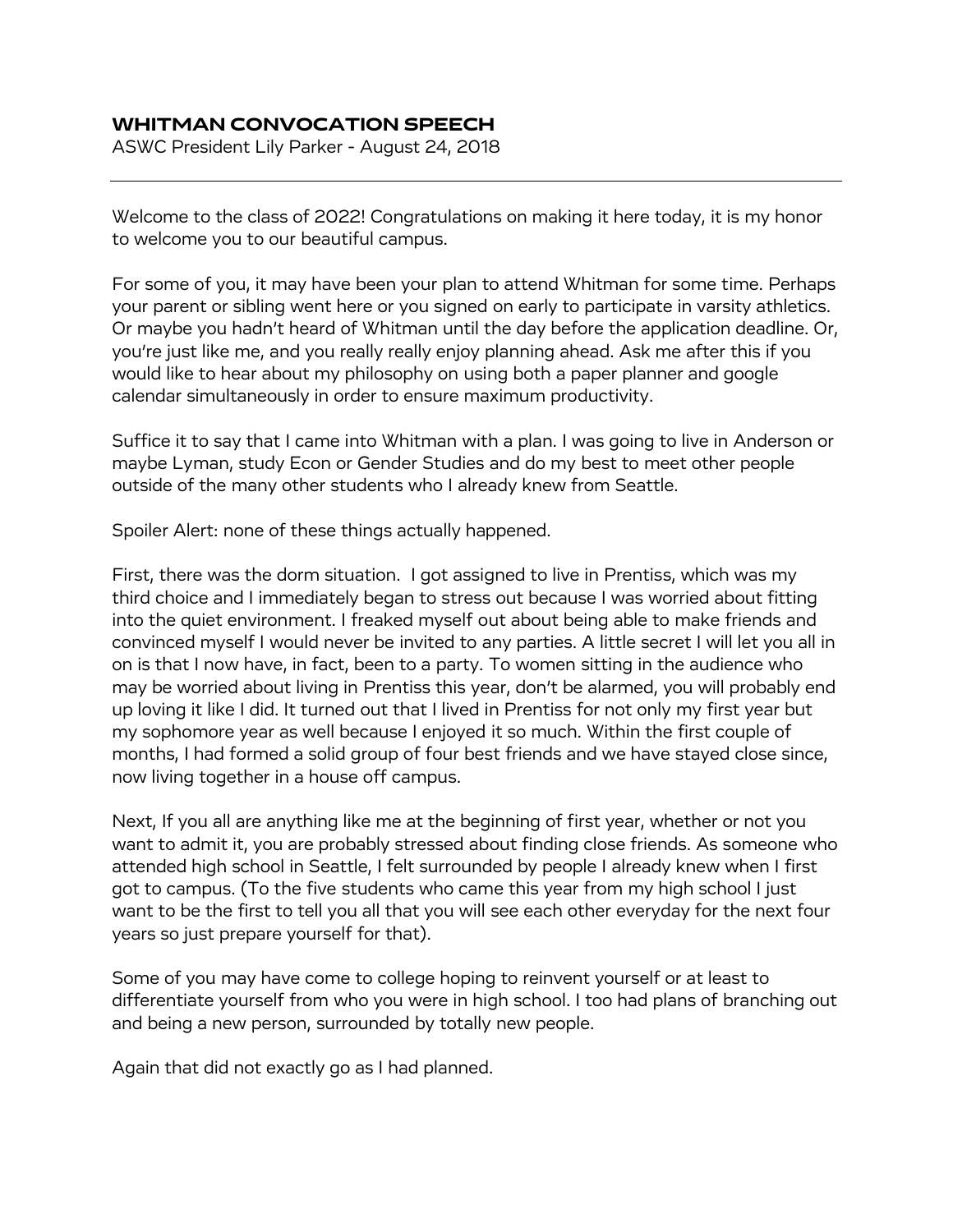I have known my two best friends, Claire and Brahm, since I was in middle school. While this was technically true, Claire and I did play soccer together starting in 8th grade and Brahm and I have gone to school together since 6th grade - I hadn't had a substantial conversation with either of them until we got to Whitman. Through living with Claire in Prentiss, joining the same sorority and our mutual loves of olives and reality television, she went from "girl I kind of knew from home" to the closest friend I have ever had.

Brahm and I ran in different circles in middle and high school, as demonstrated when he told people on his scramble that he and I were not friends because of how intimidated he was of me. Against all odds, we started attending Feminist club meetings together weekly our first year and one thing lead to another and we became close friends. We worked together as Co-Presidents of the feminist club, on projects on ASWC, learning to cook in the house we lived in together last year, and in coparenting our pet lizard, Kendrick.

So, the distancing myself from people I knew from home thing didn't really end up happening either.

Next, in terms of academics, I took Intro Econ and Gender Studies courses my first semester and quickly realized that I was not particularly skilled in either field. I then took a course from my pre-major advisor, Politics professor Susanne Beechey, who you will hear from later today. Her passion for the subject and extreme kindness towards me made me declare a politics major my first year. One piece of advice: Don't declare your major your first year, it is too early. There is no rush and you will likely change your mind. Soon after declaring I realized I really just liked Professor Beechey and didn't actually really enjoy studying politics. So I changed my major and once again my plans had to shift, but I ended up in the perfect area of study for me, and I wouldn't have known about it if I hadn't tried out politics first. That being said, don't do what my friend Brahm did and wait until the middle of your Junior year to declare either. Try out new classes and areas of study your first two years and you never know what major you might end up in, and if you don't feel like any of them are for you, you can create your own! One of the best parts of being at a Liberal Arts college is being able to take classes outside of our majors and explore a variety of paths. While taking Intro to Geology was outside of my comfort zone I did end up learning a lot. At the same time though, you do have to take Encounters, there is no getting around that one.

The biggest deviation from my plan happened at the beginning of my sophomore year. On my first day back on campus a large branch broke off a tree in front of Prentiss, crushing my friend Zoe and me underneath. I spent that semester in a neck brace, not able to do much schoolwork and I felt that my plan for that semester and honestly the rest of my time at Whitman was most definitely not going to go the way I had imagined. My professors, the people who took notes for me in my classes, Bridget from the health center who drove me to physical therapy daily, and most importantly the unwavering